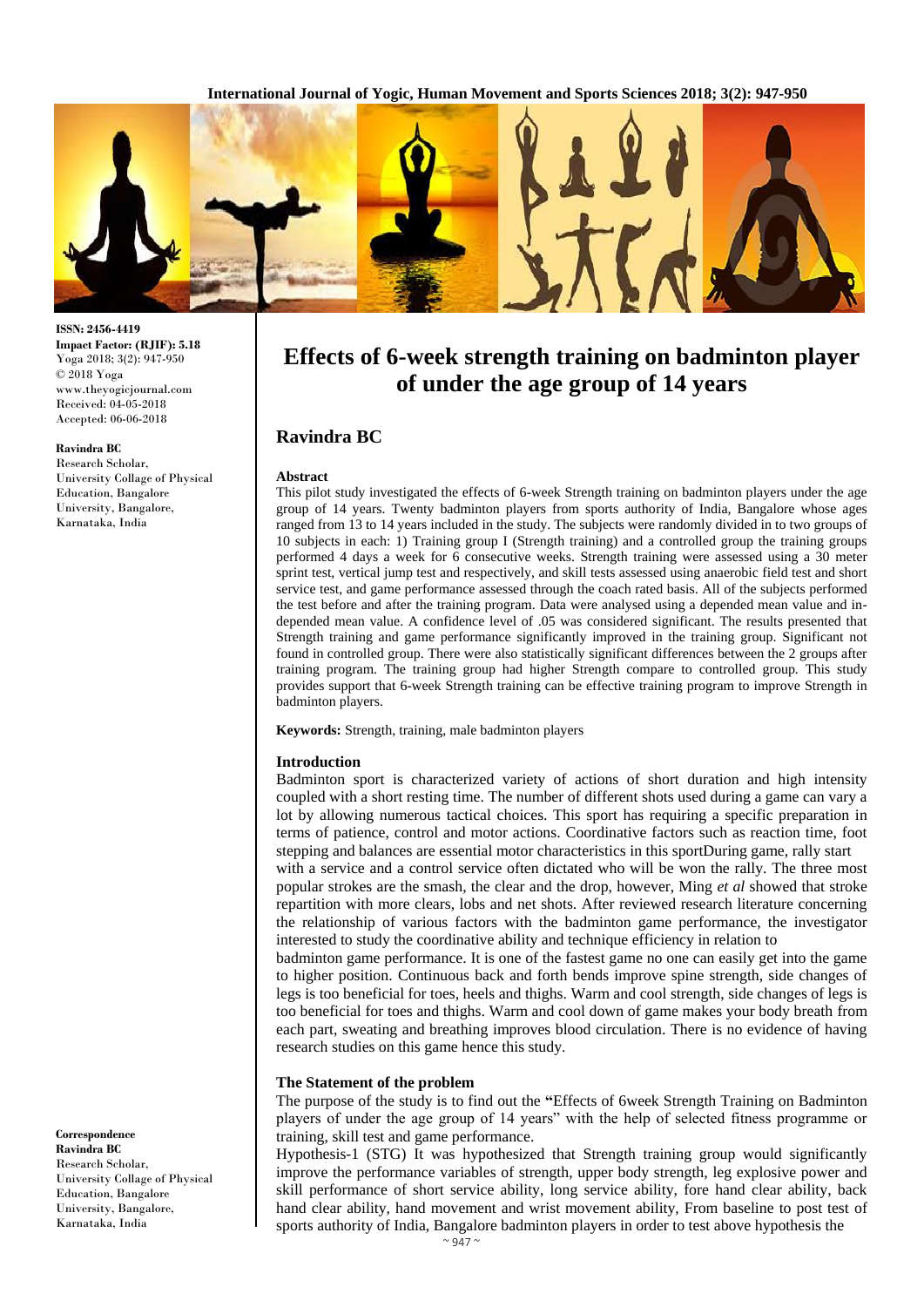International Journal of Yogic, Human Movement and Sports Sciences

collected data were analysed by using dependent 't' test between the pre and post-test mean on performance variables and skill performance of male badminton players.

#### **The Significance of the study**

The study has wide application both in Badminton Players Physical fitness testing program.

The study may help to know the ability of Badminton player. The study may help to compare the performance of badminton players of different age group in training period.

The study also reveals the changes in performance in relation to the strength and physical fitness level.

The study may help the badminton coaching plan for specific training models to train obtain better performance.

## **Methodology**

The study will be conducted on experimental basis on the badminton player to know their level and performance and skill through 6 weeks designed training, through pre-test and post-test method.In this chapter the procedure adopted for the selection of subjects, selection of variables, tester reliability, instrument reliability, training schedule, reliability of data, test administration and statistical technique for the analysing the data has been described.

#### **Selection of Subjects**

The purpose of the study was to find out the effects of six weeks' strength training, agility training on selected variables and parameters among the badminton players. 30 players/ children were selected as subjected who playing for ranking badminton tournaments of under the age group of 12 years who training in Sports Authority of India training centres in Bangalore Karnataka. The selected subjects were divided in to two groups of 10 subjects in each groups. Group one acted as experimental group I (strength training) group two acted as controlled group. Group one underwent Strength training, group three underwent routine physical exercise for six weeks.

#### **Selection of variables**

The research scholar reviewed the various scientific literatures pertaining to the strength training on selected variables from books, journals, periodicals and research papers.

For this study the following variables were chosen

- Strength
- Skills
- Game performance

The experimental group underwent training for six weeks. The data was collected before and after the training period for analysis. A pilot study was carried out to assess the initial capacity of the subjects in order to fix the training load. For this purpose, 20 students were selected and divided into two groups strength training, and controlled group. The intensity of the training was decided according to the age group of the players. The method for strength training consist of calculating the quality or state of being physically strong of the badminton players. Basedon the response of the subjects in the pilot study, the training for the experimental group were constructed, however the individual difference was not considered, while constructing the training programmes the basic principles of training (progression, overload and specificity) were followed.

#### **Selection of tests**

Based on the availability of the instruments feasibility and also based on the review, the selected variables were tested by using standardized test items and the following test items were selected for the study.

|  |  | <b>Table 1:</b> Tests selection |
|--|--|---------------------------------|
|--|--|---------------------------------|

| S. No | <b>Variables</b>                | <b>Test Items</b>                 |
|-------|---------------------------------|-----------------------------------|
| 1.    | 30 MTR Sprint test              | Stop Watch, Measurement<br>Tape   |
| 2.5   | Vertical jump test              | Chalk powder. measurement<br>Tape |
| 3.    | Short service test              | Chalk, 6MTR Rope, Tape            |
| 4.    | 4 Point anaerobic<br>field test | Cones, Tape, stopwatch            |
| 5.    | Game performance                | Coach rated (For 10 point)        |

#### **Orientation to the subjects**

Before the collection of data, the subjects were oriented about the purpose of the study. The researcher gave instruction to the subject about the experimental and testing methods and out the efforts required and testing methods and procedures, so that there was no confusion about the efforts required on their part. In order to get full co-operation from the subjects, they were oriented as follows. The method of performing the test items were explained and demonstrated to the subjects. The method of strength, agility, skills variables, game performance were explained to the subjects, to ensure proper understanding and effective cooperation, so as to obtain reliable data from the tests.

#### **Experimental design**

The study was formulated as true random group design, consisting of a pre-test and post-test. The twenty subject were randomly assigned to two equal group of 10 badminton player in theage group of 12 years. The group were designed to as strength training, and control group respectively. pre-test data was collected for all the 20 subjects on selected variables. Strength training was given to strength training group for five days in a week for six weeks and controlled group left on their own. The post-tests were conducted on the dependent variables after a period of six weeks of strength training.

**Table 2:** Shows Training Schedule for Group- I (Strength Training group U-14)

| Day       | Morning<br><b>Session</b> | <b>Evening Session</b>         |
|-----------|---------------------------|--------------------------------|
|           | Strength                  | Match And                      |
| Monday    | training                  | Stretching exercises           |
|           | Strength                  | Badminton Skill practice and   |
| Tuesday   | training                  | Stretching exercises           |
| Wednesday | Strength                  | Match And                      |
|           | training                  | Stretching exercises           |
|           | Strength                  | Match And                      |
| Thursday  | training                  | Stretching exercises           |
| Friday    | Strength                  | Badminton Skill practice and   |
|           | training                  | Stretching exercises           |
| Saturday  | Match                     | Recreational Game (Basketball) |
| Sundav    | Rest                      |                                |

#### **Criterion Measures**

By glancing the literature and in consulting with professional experts the following measures were applied to collect data on the selected criterion and predicator variables.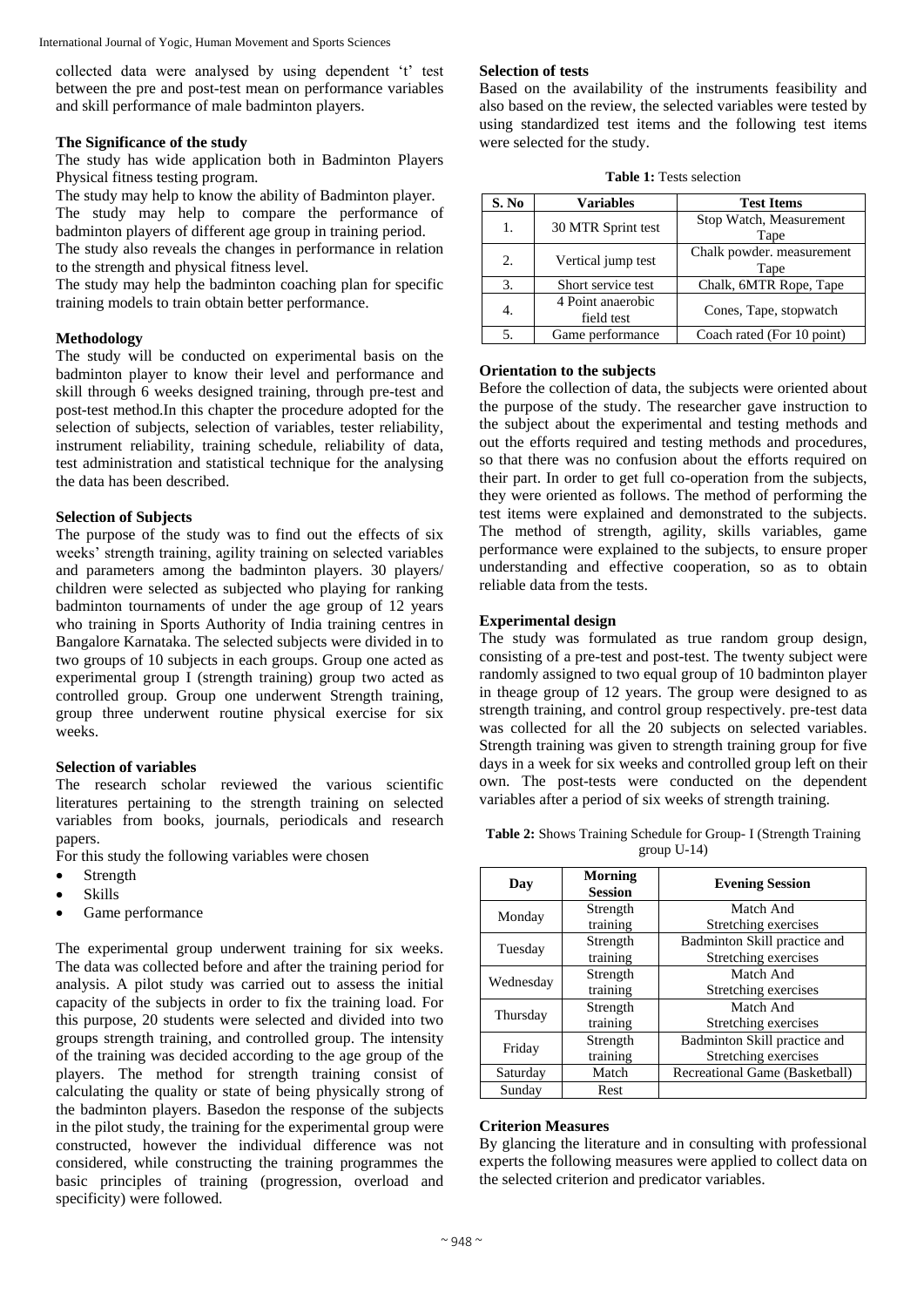| S.<br>N <sub>0</sub> | <b>Variables</b>    | <b>Test</b>                                                                           | <b>Criterion</b>                                                                                                                                                                                                                                                                                                                                                                                                            |
|----------------------|---------------------|---------------------------------------------------------------------------------------|-----------------------------------------------------------------------------------------------------------------------------------------------------------------------------------------------------------------------------------------------------------------------------------------------------------------------------------------------------------------------------------------------------------------------------|
|                      |                     | 30 MTR Sprint Test                                                                    | Acceleration, Speed and Reaction                                                                                                                                                                                                                                                                                                                                                                                            |
|                      | Strength            | Vertical Jump Test<br>2.                                                              | Lower limb power, Thigh muscles, calf muscles power, explosive Strength and solder<br>reach                                                                                                                                                                                                                                                                                                                                 |
| 2.                   | Skill               | French Short service<br>3.                                                            | Directing a shuttle towards a particular area of opposite court, to determine the effects<br>of changing the distance through, which serve must pass on scores made. Wrist power<br>and for arm power.                                                                                                                                                                                                                      |
|                      |                     | 4 point anaerobic<br>4.<br>field test                                                 | To find the For hand smash, back hand smash, receive the net drop, Net smash,<br>striking ability                                                                                                                                                                                                                                                                                                                           |
| 3                    | Game<br>performance | The performance of<br>5.<br>badminton game<br>was measured by<br>coaches rated scale. | Badminton techniques ability (short service ability, long service ability, fore hand clear<br>ability, back hand clear ability, hand movement and wrist movement ability), or<br>Badminton game performance of the players was measured out of ten points by a<br>panel of three qualified coaches during actual competition and the average of three<br>scores was considered as game performance of the badminton players |

#### **Game performance or playing ability**

The criterion measure of overall playing ability was measured by a panel of experts consisting three persons. They were outstanding players at state level in the game of Badminton and have been serving as renowned & qualified coaches for about a decade. The experts were asked to make a subjective assessment of the overall playing ability of the players using the 10point scale which consist of all factors. The average

rating of the three experts on the overall playing ability was considered as the score of subjects. To see the degree of agreement between the three qualified coaches, rank order correlation was used in this study. The results revealed high correlation, which means that there was a close agreement in rating between the coaches. The guidelines for rating was provided by the investigator.

**Table 4:** Shows Significance of mean gains / losses between pre and post-test of Strength Training group (STG) on selected performance variables and skill performance on Badminton players of age group of 14 years

| <b>Pre Test Mean</b> ±<br>Sd                  | <b>Post Test</b><br>Mean± Sd | M.D  | <b>Std. Error</b><br>Mean | Т.<br>Value | df   | sig  |  |  |  |
|-----------------------------------------------|------------------------------|------|---------------------------|-------------|------|------|--|--|--|
| <b>Performance Variables</b>                  |                              |      |                           |             |      |      |  |  |  |
| $8.09 + 0.47$                                 | $5.31 \pm 0.50$              | 2.78 | .08                       | 33.67       |      | .000 |  |  |  |
| 17.8<br>$43.300 \pm 5.12$<br>$25.50 \pm 4.40$ |                              | 1.24 | 14.29                     |             | .000 |      |  |  |  |
| <b>Skill Performance Variables</b>            |                              |      |                           |             |      |      |  |  |  |
| $12.08 + .40$                                 | $8.93 \pm .68$               | 3.92 | 0.18                      | 16.96       |      | .000 |  |  |  |
| $5.80 \pm 1.47$                               | $13.50 \pm 1.26$             | 7.7  | .36                       | 21.00       |      | .000 |  |  |  |
| <b>Game Performance Test</b>                  |                              |      |                           |             |      |      |  |  |  |
| $2.90 \pm .87$                                | $7.20 \pm .78$               | 4.3  | .213                      | 20.146      |      | .000 |  |  |  |
|                                               |                              |      |                           |             |      |      |  |  |  |

\*Significant at 0.05 level, Table value-2.262

Table-4 shows the mean value from pre to post-test in the performance and skill performance variables were: 2.785 secand 17.80 Centimetre's (Strength), 3.92sec and 7.7points (Skill performance), 4.3(Game performance) Overall playing ability test. Badminton game performance of the players was measured out of ten points by a panel of three qualified coaches during actual competition and the average of three scores was considered as game performance of the badminton players.

Table also shows the obtained 't' values of pre to post-test mean differences on performance, skill performance and game performance variables were: 33.67 sec 14.29

Centimetres (strength), 16.96sec, 21.00 in points (Skill performance), 20.14 coach rated points (Game performance) Overall playing ability test.

The obtained 't' values were tested at 0.05 level of significance. Since the calculated 't' values were greater than the table 't' value at **0.05** level for degrees of freedom **9**. null hypothesis was rejected at **0.05** levels of significance and formulated research hypothesis was accepted. Thus it was concluded that six weeks of strength training program showed significant improvement in strength, skills and overall playing ability (Game performance), as the study the above remark can be given at 95% confidence.

**Table 5:** Shows significance of mean gains / losses between pre and post-test of controlled group on selected performance variables and skill performance on badminton players of the age group of 14 years

| Variables                                      | <b>Pre Test Mean</b> ±<br><b>SD</b> | <b>Post Test</b><br>$Mean \pm SD$ | M.D    | <b>Std. Error</b><br>Mean | $\mathfrak{t}$ .<br>value | Df | Sig  |  |
|------------------------------------------------|-------------------------------------|-----------------------------------|--------|---------------------------|---------------------------|----|------|--|
| <b>Performance Variables</b>                   |                                     |                                   |        |                           |                           |    |      |  |
| 30M sprint speed in seconds                    | $8.19 \pm 0.64$                     | $7.978 \pm 0.70$                  | .22    | .10                       | 2.12                      |    | .063 |  |
| Vertical Jump explosive strength in Centimetre | $24.10 \pm 4.84$                    | $24.60 \pm 3.949$                 | $-.50$ | .42                       | $-1.16$                   |    | .273 |  |
| <b>Skill Performance Variables</b>             |                                     |                                   |        |                           |                           |    |      |  |
| Anaerobic Field Test (in seconds)              | $12.17 \pm .51$                     | $12.11 \pm .88$                   | .063   | .200                      | 0.31                      |    | .761 |  |
| Short service test (in points)                 | $5.40 \pm 0.84$                     | $5.90 \pm 1.44$                   | $-.50$ | .619                      | $-.808$                   |    | .440 |  |
| <b>Game Performance Test</b>                   |                                     |                                   |        |                           |                           |    |      |  |
| Game performance                               | $2.70 \pm .82$                      | $2.100 \pm .73$                   | $-.40$ | .30                       | $-1.30$                   |    | .223 |  |

\* Significant at 0.05 level, Table value-2.262